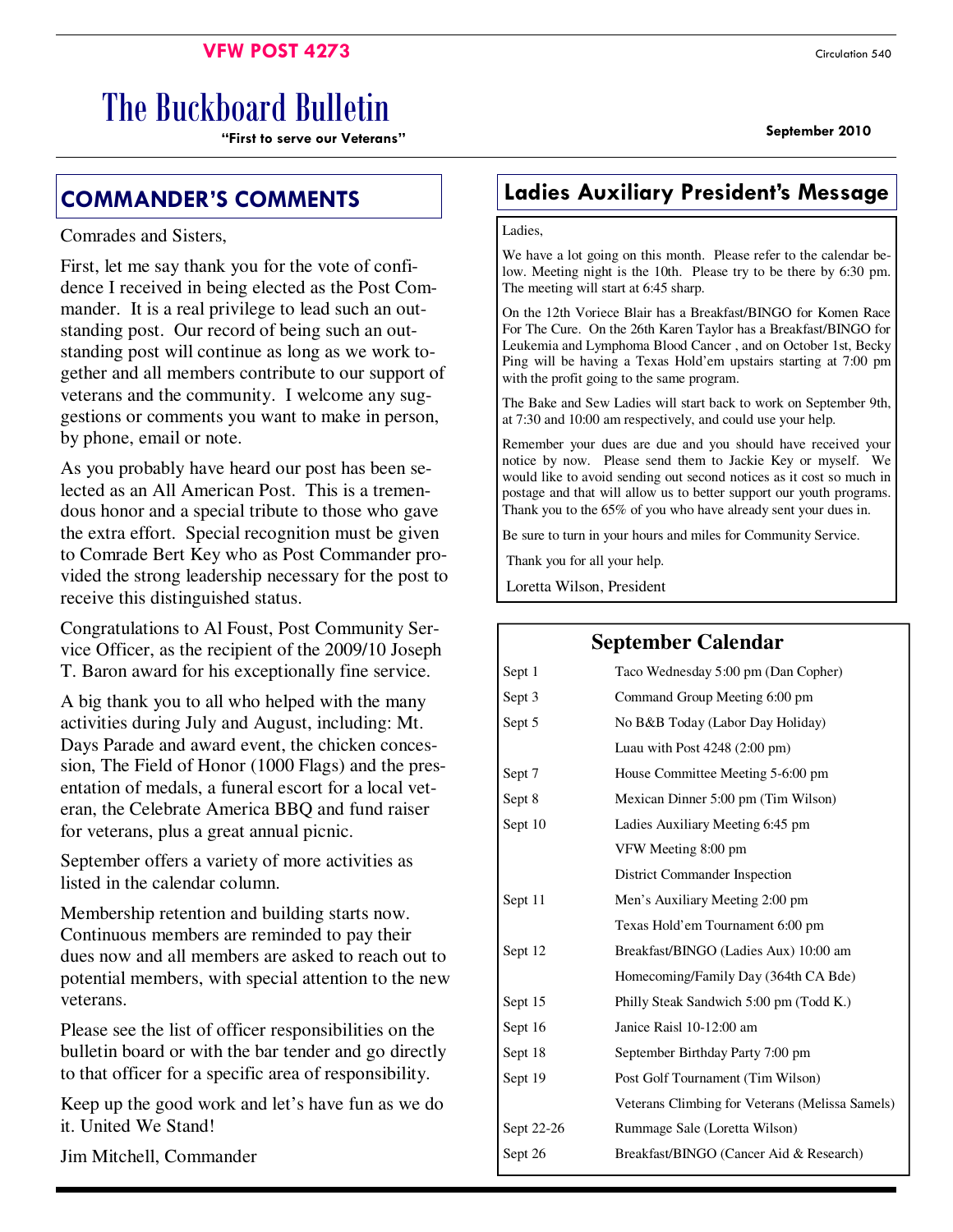#### **Page 2 The Buckboard Bulletin**

#### **From Your Editor**

Bert Key

Newsletter articles are due 21 SEPTEMBER for the October Newsletter.

Contact your editor at: **bert.key@us.army.mil** 

#### **Auxiliary Membership**

**Your annual 2011 DUES are now being collected by your Auxiliary. Please send in your \$20 dues as soon as possible. Your 2011 dues must be collected by 12/31/2010 for you to remain a member in good standing. Our Auxiliary was 100 % last year and we are now at 73% as of September 1, 2010. Thanks to all the ladies that paid their dues in July and August. We are well on our way to 100% again this year.** 

**Ladies, if you pay the dues for your family members please do so earlier rather than waiting until December.** 

**Life Members, Your Auxiliary asks for your donation to our Sunshine Fund at this time for the 2011 year. Please send your \$3.00 check to Sandy Ladies Auxiliary, PO Box 1262, Sandy, OR 97055. If you have not sent in your 2010 donation why not include it with your 2011 donation. Remember this special "Sunshine" fund goes out as grants to our ladies with serious health issues.** 

**Thank you, Jackie Key Membership Chair** 

### **The Post Chaplain**

**Melissa Samels 503 668 4849** 

**Tom Rutledge and Sharky Haider were in the hospital. They are both resting well at home. May we keep both close to our hearts and in our prayers for their speedy recovery.** 

**Former Post Commander Al Ljimodiere was hospitalized; he is now back home recovering. We wish him all the best.** 

**Life member SSG John Wooten has been deployed to Afghanistan. Please keep him and his family in our thoughts and prayers for a safe and prompt return.** 

**On September 19th there will be a fundraiser 'Veterans Climbing for Veterans'. The event will take place on Mt St. Helens. If any of you, or your family members would like to participate, please call me.**

**"God is our refuge and strength…"** 

## **The Auxiliary Chaplain Judy Gascon 503 668 3748**

I really appreciate the honor of being elected to this office. I do hope all members will feel free to call me any time to report their special needs and I am always available for visits.

**Juanita Tomczak's** son was in a drowning accident in July. He was 53 years old. We are all saddened by her loss. Juanita has also been dealing with gout and arthritis flare ups. She has been through a rough Summer and would appreciate prayers and phone calls. **JoAnn LeDoux** has recovered well from a hospital stay with Pneumonia. She thanks everyone for their prayers and support. Prayers go out to **Kaye Gomes** as she begins her battle with cancer.

#### **God Bless You All**

### RACE FOR THE CURE

We will be having our big drive for Cancer in September and October. My breakfast for Komen Race for the Cure of Breast Cancer will be September 12 from 10:00 to Noon. We are serving Bacon, Blueberry Pancakes, Eggs, Juice, and Coffee. We will be having a raffle between breakfast and bingo. Tickets are \$1.00 each or 6 for \$5.00. We will then have BINGO at 1:00 pm. I want to thank everyone that brought tickets on the last raffle. We raised \$299.00. It is a great start for our Cancer Program. We took first place in State for our Cancer program at Convention. It was a great honor to receive the plaque for all of you. Thank you! I hope to see everyone at breakfast. Voriece, Cancer Chairperson



| Post Officers                          | 2010-2011<br><b>Auxiliary Officers</b> |                           |                       |
|----------------------------------------|----------------------------------------|---------------------------|-----------------------|
| Commander                              | Jim Mitchell                           | President                 | Loretta Wilson        |
| <b>Senior Vice Commander</b>           | Brian Gornick                          | <b>Sr. Vice President</b> | <b>Helene Hawkins</b> |
| Junior Vice Commander Todd Kruckenberg |                                        | Jr. Vice President        | Anni Kruckenberg      |
| Chaplain                               | Melissa Samels                         | <b>Treasurer</b>          | Jackie Key            |
| Quartermaster                          | <b>Tim Wilson</b>                      | Chaplain                  | Judy Gascon           |
| Judge Advocate                         | John Lamb                              | Secretary                 | <b>Becky Ping</b>     |
| Adjutant                               | Glenn Yeager                           | Guard                     | Janet Misner          |
| Surgeon                                | <b>Sharkey Haider</b>                  | Conductress               | Dora Fitzpatrick      |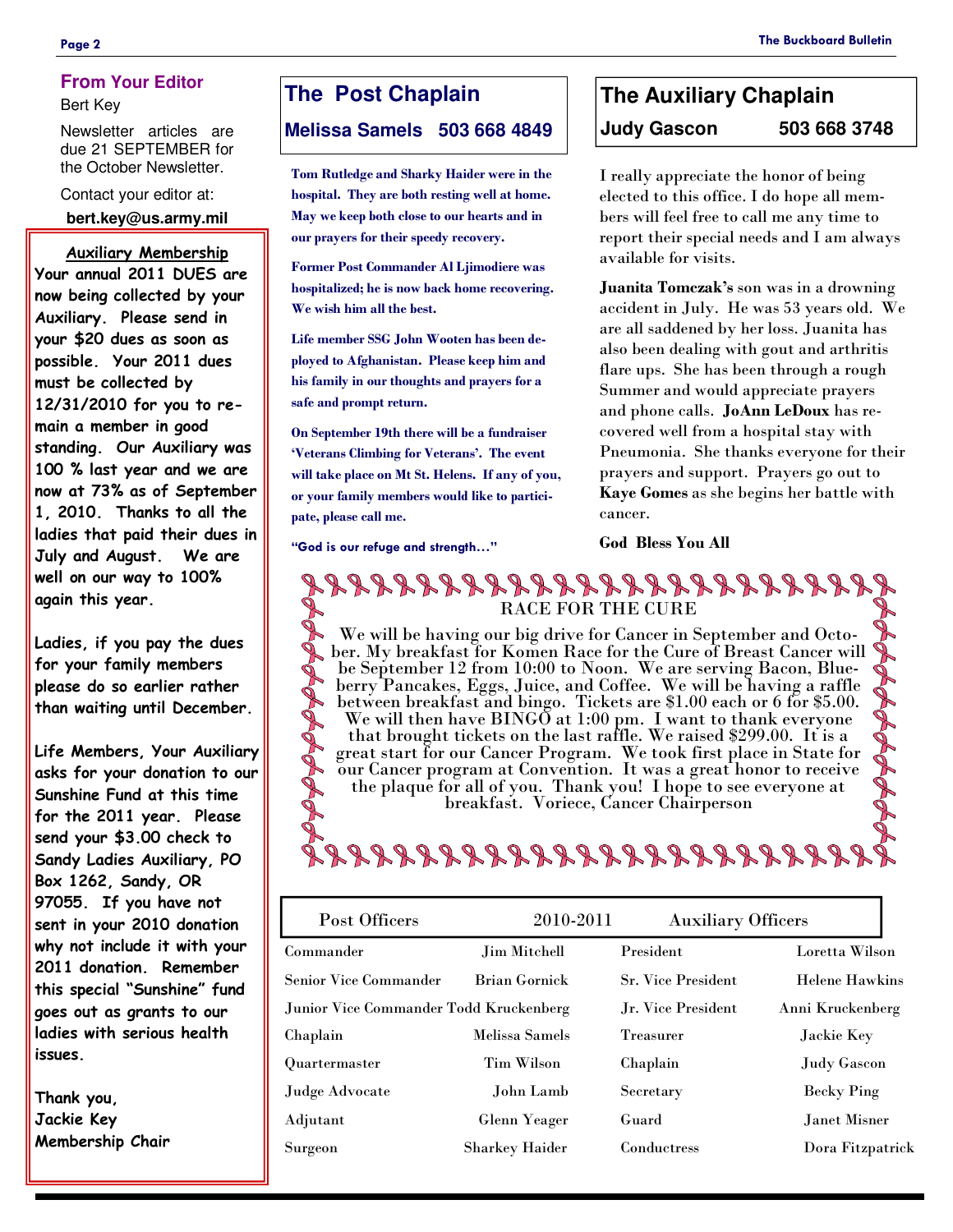#### **FROM THE JUDGE**

- **Q: What is the mission of the Veterans of Foreign Wars?**
- **A: The purpose of this corporation (VFW) shall be fraternal, patriotic, historical, charitable, and educational; to preserve and strengthen comradeship among its members; to assist worthy comrades; to perpetuate the memory and history of our dead, and to assist their widows/ widowers and orphans; to maintain true allegiance to the Government of the United States of America, and fidelity to its institutions of American freedom, and to preserve and defend the United States from all her enemies, whomsoever.**
- **Q: Are caps removed during the recitation prayers at a Post meeting, and if removed, is the cap placed over the heart?**
- **A: The VFW Ritual provides that all members will follow the action of the Chaplain or presiding officer relative to the removal of caps during prayers. If uncovered, the cap shall be placed on the extended closed fingers of the right hand in such a way that the Cross of Malta is exposed and held over the heart.**
- **Q: If a female combat veteran does not want to join the VFW, can she join the Ladies Auxiliary?**
- **A: A female combat veteran can join both the VFW and the Ladies Auxiliary.**
- **Q: Does the VFW have published guidelines regarding the placement of pins and patches on VFW uniforms?**
- **A: No. However, there are instructions available for the proper display of collar devices. Pins and patches may be worn with some decorum. Flag patches may be worn on either sleeve with the blue field facing the front.**

 **John Lamb, Judge Advocate Annual Rummage Sale September 23-25, 2010** 

**Items for sale will be collected on Wednesday, 9/22/10—Noon to 7 p.m.** 

> *SAVE YOUR CAMPBELL'S SOUP LABELS FOR OUR VFW NATIONAL HOME FOR CHILDREN*

### **CANTEEN CORNER Anni Kruckenberg**

Soon the activities of Summer will be memories and we will enter the Fall season. It is hard to believe it is that time of year again.

There have been a few changes here at the Canteen over the Summer months, as some of you have already noticed.

We now have several Micro Brews, including a "Brew of the Month" which is on tap. These have been a huge hit!

Starting September 1st we are bringing back Wednesday night dinners. Dan Copher will be kicking it off with his famous Tacos. Please note there will be no breakfast or BINGO on Sunday, September 5 because of the Labor Day weekend.

Thanks to Kelly Wilson, our Karaoke Machine has been tested out and warmed up. Let's make use of it and bring down your favorite music.

Beginning Monday, September 13th we are having Monday Night Football parties, with potluck snacks, football pools and prizes at halftime. We are having another Texas Hold'em Tournament upstairs on September 11. There is more information at the Canteen. Do not forget the Birthday Night on the 18th and the VFW Golf Tournament on the 19th. Potluck and prizes here at the Canteen following the tournament. We have a lot of things planned so please come down and have some fun.

We had a water leak from the main pipe in the storage area, but thanks to Dan Copher and Todd Kruckenberg the Canteen did not become submersed in water. Have a great month everyone!

See you at the Canteen!

# **DO NOT MISS BREAKFAST ON SUNDAY**

**有着有着有着有着的** 

#### **SEPTEMBER 26, 2010!**

**Auxiliary Member Karen Taylor is hosting a fundraising pancake/French toast breakfast for The Leukemia and Lymphoma Society. Karen is participating in Team in Training and preparing for her first marathon for this cause. Enjoy door prizes, raffles, and buy a treat at the bake sale. BINGO will be held. 100 % of the proceeds go to the Leukemia and Lymphoma Society's effort to find a cure. Let someone else do the cooking and come out with all your family to support this fundraiser. If you would like to help please contact Karen at 503-502- 8601. See you there!** 

增益 医骨髓病 医骨髓病 医骨